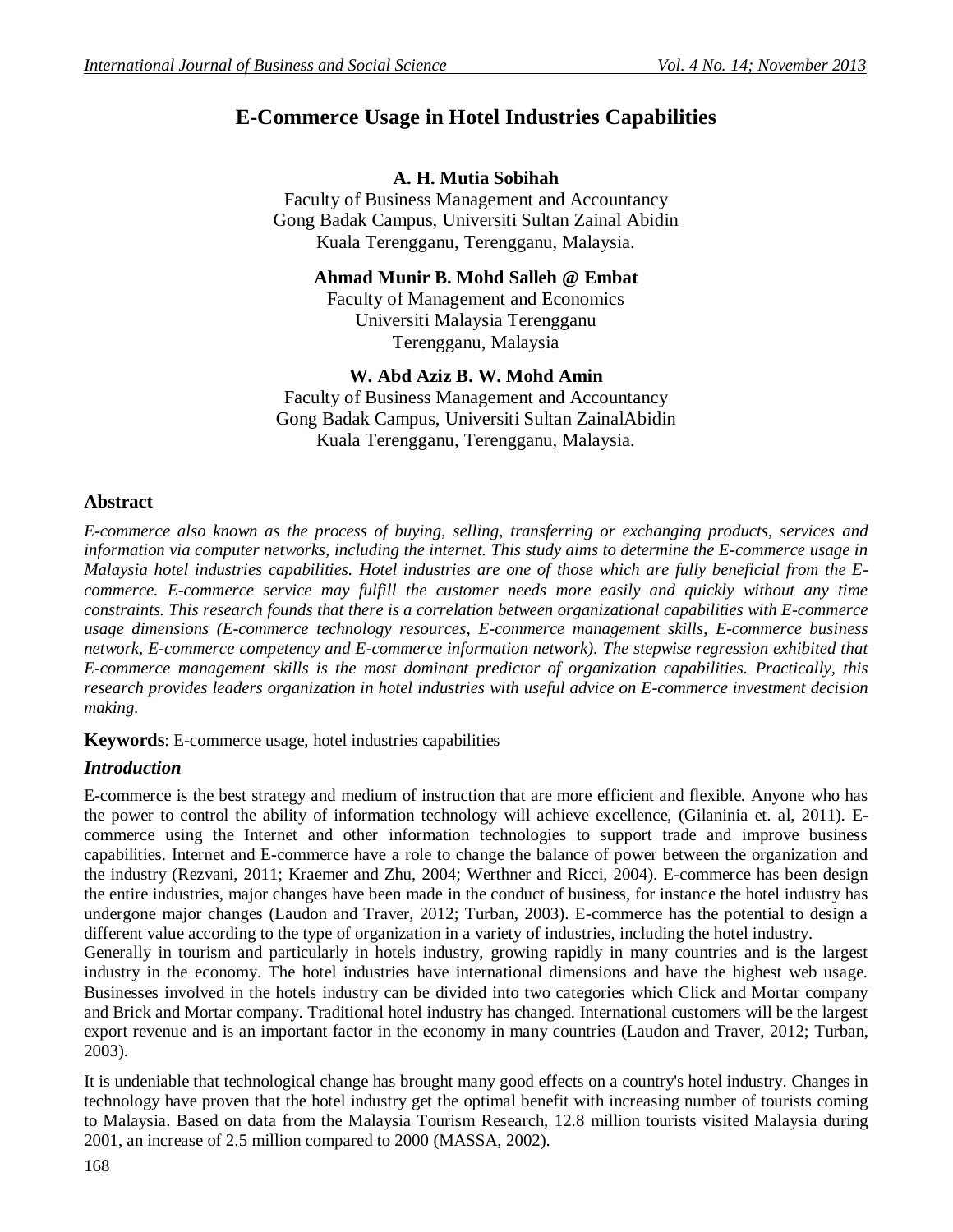Most of the organizations involved in tourism in Malaysia will be using E-commerce due to the pattern of the business and shareholders which cover different geographical boundaries. This requires organizations involved to operate through the use of computers and E-commerce systems. Although the relationship between E-commerce usage and industries capabilities has seen an impact but the extent of these effects cannot be identified and the dimensions of the E-commerce usage need to be identified which will give greater impact in improving organizational capabilities. This research examines the E-commerce usage in hotel industries capabilities focusing on the hotel which apply E-commerce system.

# *Literature Review*

## **E-commerce**

E-commerce is a business methodology that uses electronic medium to perform the entire business transaction. Suppliers and customers meet in a virtual to perform transactions using internet technology. E-commerce disposes borders and time. Customers can shop at anytime, anywhere through internet access. Buyers or customers simply need to visit any of the E-commerce website and then select the products or services required. The selected products will arrive within the prescribed period (Laudon and Traver, 2012; Yadim, 2007; Zhu, 2004; Turban, 2003; Chandran *et.* al., 2001). E-commerce concept is to support trade with computing systems with high dynamic and open information technology. In this system, electronic data exchange, process communication (computer to computer applications) in the information business is a branch of this system. Trading partners (sellers, buyers or middlemen) in global electronic market system met through the internet. The electronic market is a computer system that links each other. All trading activities of finding customers or suppliers, consulting, contracts, agreements and settlement of payments via electronic take place safely and efficiently (Intan Salwani et. al., 2009; Tan et. al., 2009; Norzaidi et. al., 2007; Turban, 2003).

E-commerce has been doing business online. Since the Internet became commercial, most companies have used the website to make a profit from big names like Amazon. com. Lately companies have been doing business and making money online. E-commerce covers a wide and numerous activities including the name and contact details as sales leads through the integration of online buying and selling experience. Opportunities for E-commerce are different and extensive and require greater care.

Referred to Laudon and Traver (2012); Gilaninia et. al., (2012); and Turban (2003), four E-commerce concept that are identified are, Business to Business – B2B, Business to Consumer – B2C, Consumer to Consumer – C2C, and Consumer to Business – C2B. New forms of E-commerce are often used for business-to-customer relations and transactions, not just (EDI) for business-to-business relations. This offers much bigger numbers, therefore great penetration; therefore more people want to use it (Rezvani et. al., 2011, Fisher, 2000). E-commerce is necessary in the interest of both parties together in such a trade, the buyer and seller, because it offers a combination of low cost, high reliability, accuracy, and speed. Thus, it can have an impact on both top and bottom line productivity ratio (Fisher, 2000).

In explaining the E-commerce, several approaches and important role has been highlighted by the researchers. In such case, most of the researchers have identified seven key role in E-commerce that are everywhere, global, consistent, accessibility, interactivity, information density, and personalization and customization, (Laudon and Traver, 2012; Zhu and Kraemer, 2005; Turban, 2003).

# *Methodology*

This study uses cross-sectional study design. In the early stages of data collection, a pilot study was conducted involving 30 hotels that use e-commerce to get their opinion about the content and format of the questionnaire developed by Tow (2004). Based on this pilot study, the researchers used all the items in the questionnaire study because they are important, relevant and appropriate for this study. After that, the translation technique of backto-back was used to translate the questionnaire survey in English and Malay to improve the validity and the reliability of the research findings (Hussey and Hussey, 1997).

This questionnaire consists of two variables: a) the use of E-commerce consists of 31 items and b) the ability of the Organization consists of 28 items taken from Tow (2004). The items selected in this study have croncbach alpha greater than 0.60, which indicates that they meet acceptable standards of reliability analysis (Sekaran, 2003). All items used in the questionnaire were measured using a 5-item Likert scale which ranges from "strongly disagree" (1) to "strongly agree" (5).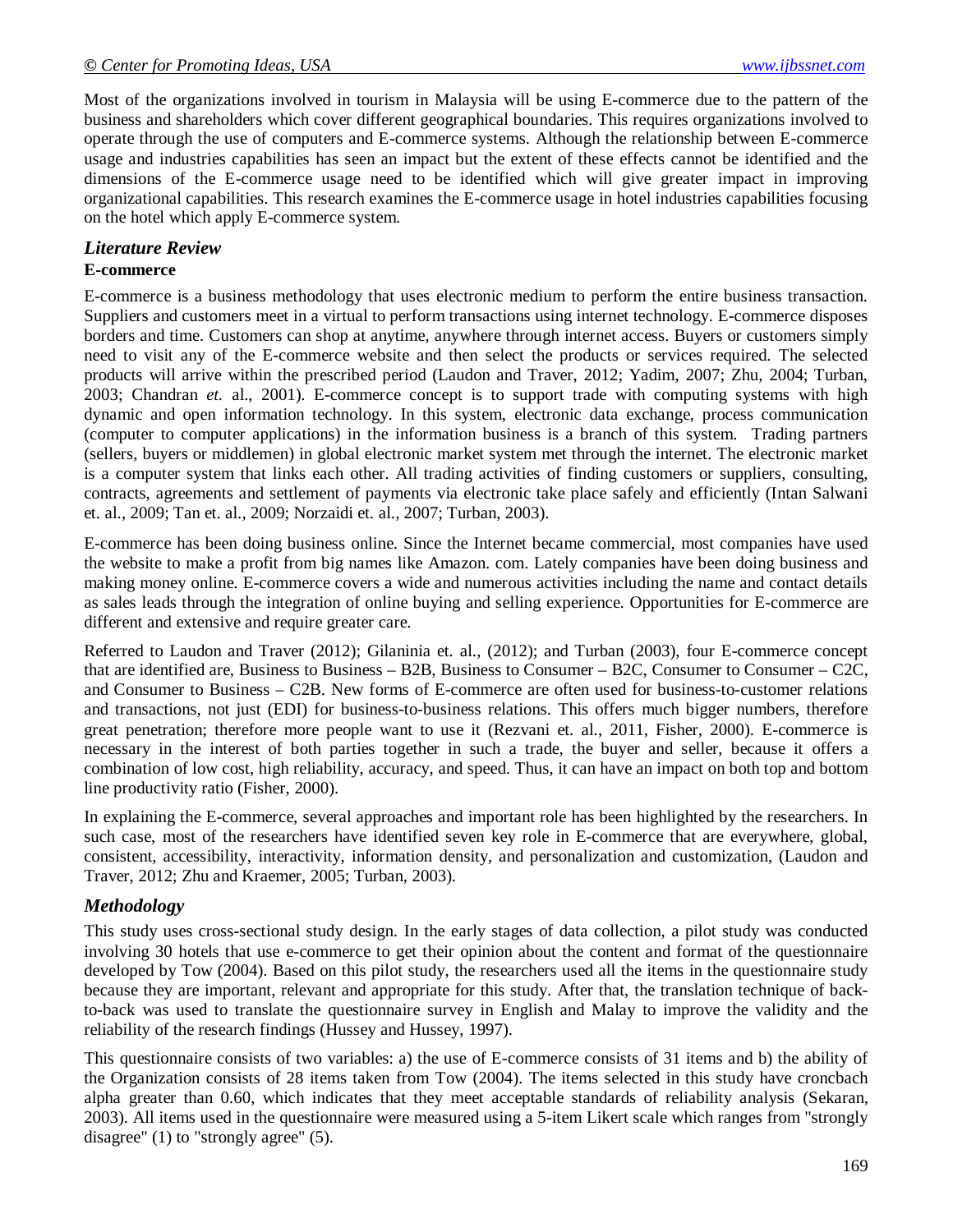The population of this study is the hotel industry using E-commerce in Malaysia. Researchers have official approval to conduct a study of organizational management. The researchers distributed 146 questionnaires to study under the 3 star hotels and 111 survey questionnaires to 4 star hotels on using cluster sampling. From surveys distributed, 226 questionnaires were returned to the researchers and produce 87 per cent response rate. But, only 217 samples can be used which is 84 per cent. Number of samples exceeded the minimum sample of 30 participants as required by probability sampling technique shows that it can be analyzed using inferential statistics (Sekaran and Bougie, 2011).

Statistical Package for Social Sciences (SPSS) version 11.5 was used to analyze the data. First, the validity and reliability analyzes were conducted to assess the validity and reliability of the measurement scale (Nunally and Bernstein, 1994). Second, Pearson correlation analysis and descriptive statistics were conducted to determine the collinearity problem, and further confirm the validity and reliability of the construct (Hair et. al., 2006). Finally, multiple regression analysis has been recommended to assess the magnitude and direction of each independent variable and the dependent variable. Standardized coefficients (standardized beta) were used for all analyzes.

# *Research Findings*

## **Reliability Analysis**

Reliability analysis is the extent to which any reliable or consistent measure (Trochim, 2001). Alpha reliability is typically used to determine consistency. As illustrated in Table 1 below, E-commerce business network has the highest rate with cronbach alpha reliability of 0.99, while E-commerce technology resources, E-commerce management skills, E-commerce competency and E-commerce information network indicates between 0.93 and 0.98. Given these results, all variables have been studied have an adequate level of internal consistency as they meet the recommended standard 0.60 (Sekaran, 2003).

| Variables                              | <b>Number of Item</b> | <b>Alpha Cronbach</b> |  |
|----------------------------------------|-----------------------|-----------------------|--|
| <b>E-commerce Technology Resources</b> | 8                     | 0.93                  |  |
| <b>E-commerce Management Skills</b>    |                       | 0.97                  |  |
| <b>E-commerce Business Network</b>     |                       | 0.99                  |  |
| <b>E-commerce Competency</b>           |                       | 0.97                  |  |
| <b>E-commerce Information Network</b>  |                       | 0.98                  |  |
| Industries capabilities                |                       | 0.73                  |  |

## **Table 1: Reliability Analysis (N=217)**

## *Descriptive Statistics*

## **Mean scores for variables**

Mean score is calculated to determine the level of E-commerce technology resources, E-commerce management skills, E-commerce business network, E-commerce competency and E-commerce information network. As can be seen in Table 2 below, E-commerce technology resources appeared to have (mean=3.21, SD=0.51). Additionally, E-commerce management skills (mean=3.33, SD=0.93), E-commerce business network (mean=3.48, SD=0.66), E-commerce competency (mean=3.00, SD=0.24), and E-commerce information network (mean=3.15, SD=0.46).

| <b>Variable</b>                        | <b>Mean</b> | <b>Standard Deviation</b> |  |  |
|----------------------------------------|-------------|---------------------------|--|--|
|                                        |             |                           |  |  |
| <b>E-commerce Technology Resources</b> | 3.21        | 0.51                      |  |  |
| <b>E-commerce Management Skills</b>    | 3.33        | 0.93                      |  |  |
| <b>E-commerce Business Network</b>     | 3.48        | 0.66                      |  |  |
| <b>E-commerce Competency</b>           | 3.00        | 0.24                      |  |  |
| <b>E-commerce Information Network</b>  | 3.15        | 0.46                      |  |  |
| Industries capabilities                | 3.21        | 0.31                      |  |  |

## **Table 2: Summary of Mean Score Analysis**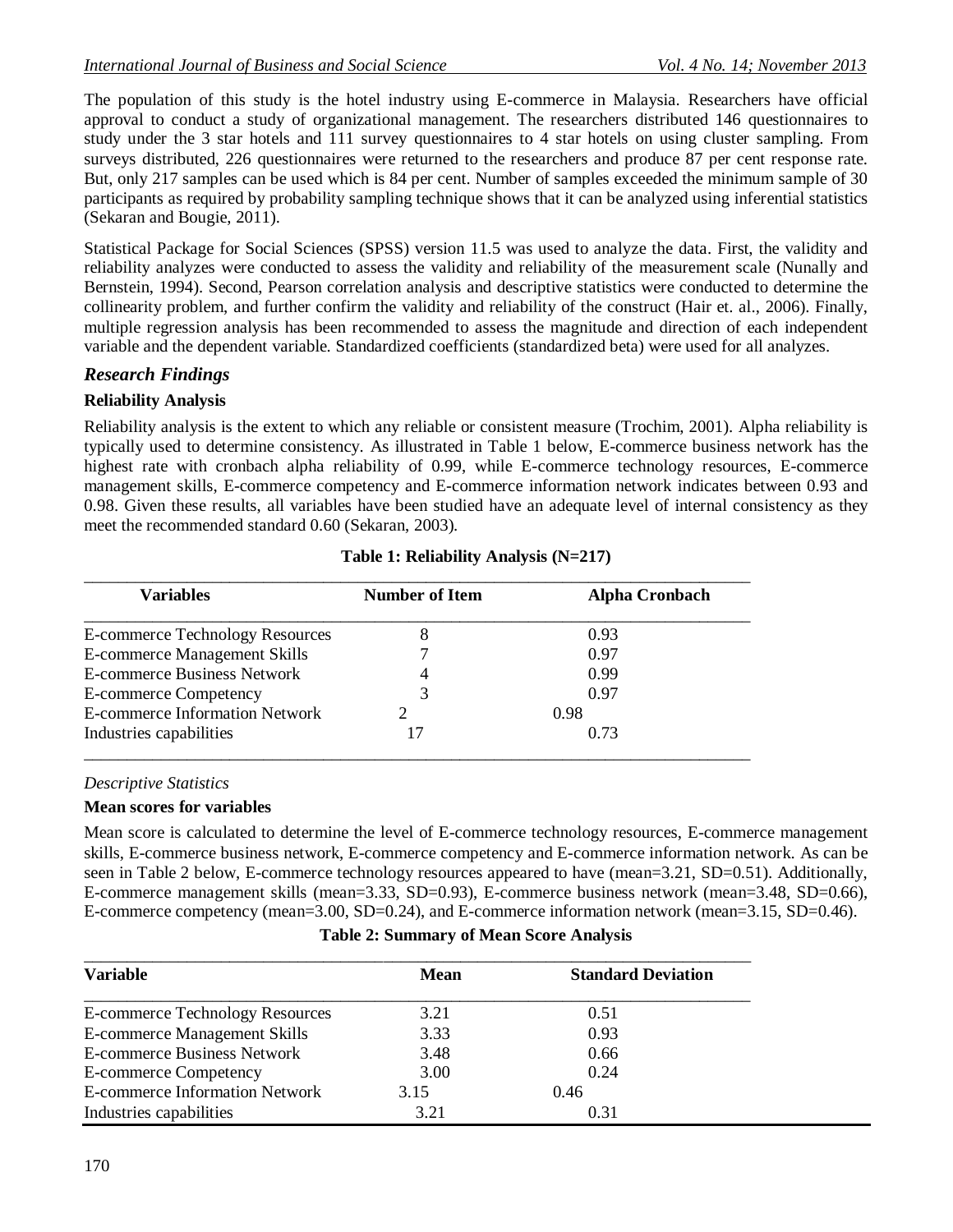## **Bivariate correlation analysis**

Pearson Correlation were conducted to measure the relationship between organization capabilities with Ecommerce technology resources, E-commerce management skills, E-commerce business network, E-commerce competency and E-commerce information network to test all hypotheses related to that. As shown in Table 3, the findings of correlation analysis showed a significant positive relationship between the organizations capabilities with E-commerce management skills, E-commerce technology resources, E-commerce business network, Ecommerce competency and E-commerce information network variables ( $p < 0.01$ ). These results clearly support the hypothesis H1, H2, H3, and H4.

**Table 3: Summary of the Relationship between Dependent and Independent Variables**

| Variable                            | <b>Pearson Correlation Analysis</b> |            |           |           |           |   |
|-------------------------------------|-------------------------------------|------------|-----------|-----------|-----------|---|
|                                     |                                     |            |           | 4         |           | 6 |
| E-commerce Technology Resources     |                                     |            |           |           |           |   |
| <b>E-commerce Management Skills</b> | $0.296**$                           |            |           |           |           |   |
| <b>E-commerce Business Network</b>  | $0.142**$                           | $0.226**$  |           |           |           |   |
| <b>E-commerce Competency</b>        | $0.421**$                           | $0.255**$  | $0.343**$ |           |           |   |
| E-commerce Information Network      | 0.096                               | $0.329**$  | 0.009     | $0.135*$  |           |   |
| <b>Industries Capabilities</b>      | $-0.485**$                          | $-0.701**$ | $0.640**$ | $0.506**$ | $0.308**$ |   |

Note : Significant at \*\* P<0.01

#### **Multiple regression analysis with stepwise procedure**

Multiple regression analysis with stepwise procedure was performed to determine the most dominant variable affecting the organization capabilities.

Organization Capabilities with E-commerce technology resources, E-commerce management skills, E-commerce business network, E-commerce competency and E-commerce information network.

As illustrated in Table 4 below, E-commerce technology resources, E-commerce management skills, E-commerce business network, E-commerce competency and E-commerce information network has expressed great influence on organization capabilities. E-commerce management skills have been found to be the most dominant predictor of organization capabilities (β=0.464,p<0.01), E-commerce business network (β=0.461, p<0.01), E-commerce technology resources ( $\beta$ =0.220, p<0.01), E-commerce competency ( $\beta$ =-0.122, p<0.01) and E-commerce information network (β=0.114, p<0.01). Together, these four variables stated R<sup>2</sup> value of 0.823, indicating that 82.3% of the variance in capabilities can be explained by them.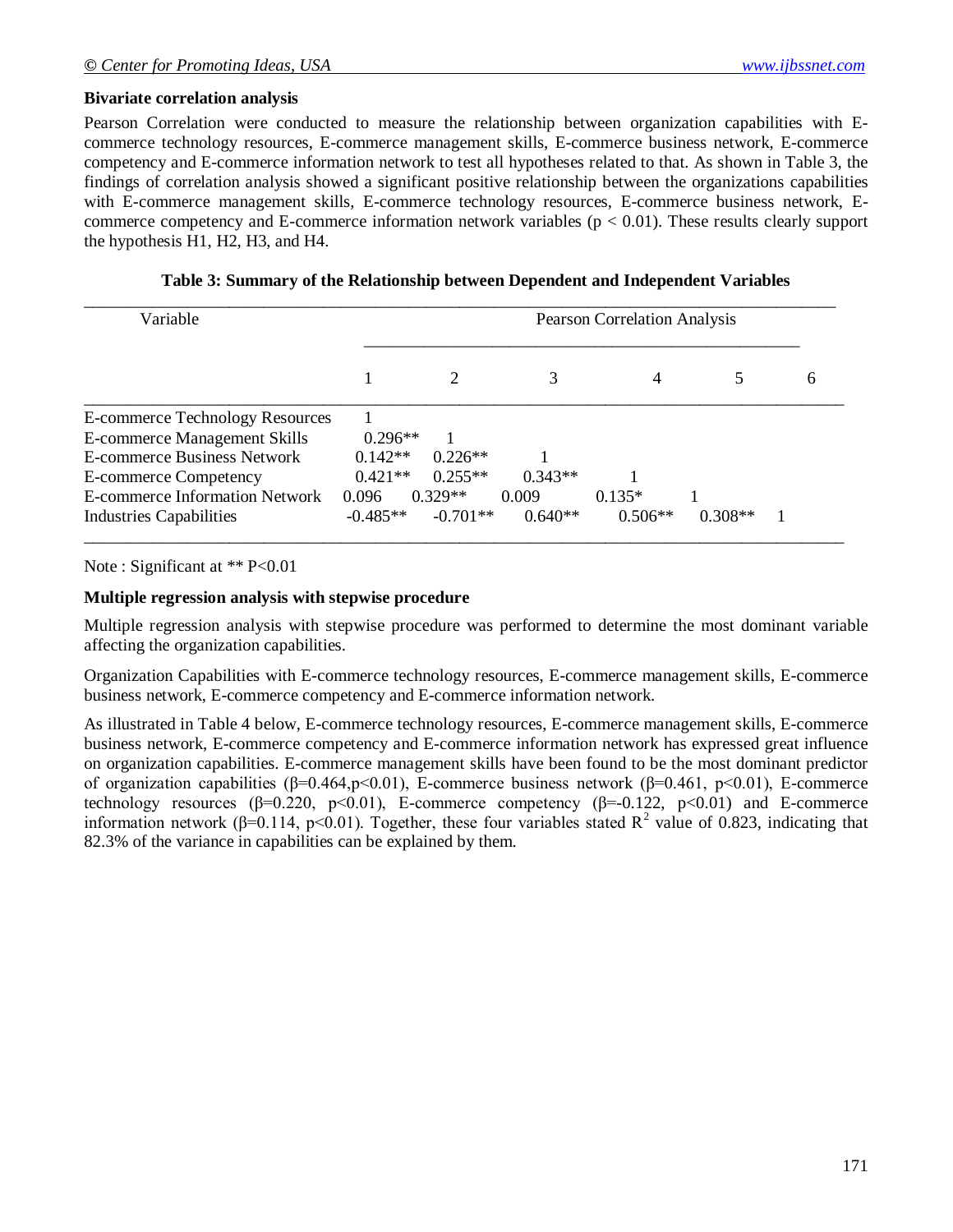| <b>Model</b>                   | ${\bf R}^2$ | Adjusted $\mathbf{R}^2$ | Unstand.<br><b>Beta</b> | Stand.<br><b>Beta</b> | T      | <b>Sig. Value</b> |
|--------------------------------|-------------|-------------------------|-------------------------|-----------------------|--------|-------------------|
| Model 1                        | 0.492       | 0.489                   |                         |                       |        |                   |
| Constant                       |             |                         | 4.425                   |                       | 87.731 | $0.000**$         |
| EC Management skills           |             |                         | 0.210                   | 0.701                 | 14.416 | $0.000**$         |
| Model 2                        | 0.736       | 0.733                   |                         |                       |        |                   |
| Constant                       |             |                         | 3.789                   |                       | 65.268 | $0.000**$         |
| EC Management skills           |             |                         | 0.176                   | 0.587                 | 16.259 | $0.000**$         |
| <b>EC Business Network</b>     |             |                         | 0.215                   | 0.507                 | 14.058 | $0.000**$         |
| Model 3                        | 0.799       | 0.796                   |                         |                       |        |                   |
| Constant                       |             |                         | 3.428                   |                       | 50.847 | $0.000**$         |
| <b>EC</b> Management skills    |             |                         | 0.154                   | 0.513                 | 15.646 | $0.000**$         |
| <b>EC Business Network</b>     |             |                         | 0.206                   | 0.486                 | 15.356 | $0.000**$         |
| <b>EC Technology Resources</b> |             |                         | 0.145                   | 0.264                 | 8.165  | $0.000**$         |
| Model 4                        | 0.812       | 0.809                   |                         |                       |        |                   |
| Constant                       |             |                         | 3.220                   |                       | 38.325 | $0.000**$         |
| EC Management skills           |             |                         | 0.141                   | 0.471                 | 14.035 | $0.000**$         |
| <b>EC Business Network</b>     |             |                         | 0.210                   | 0.495                 | 16.103 | $0.000**$         |
| <b>EC Technology Resources</b> |             |                         | 0.145                   | 0.263                 | 8.416  | $0.000**$         |
| <b>EC</b> Information Network  |             |                         | 0.076                   | 0.124                 | 3.916  | $0.000**$         |
| Model 5                        | 0.823       | 0.819                   |                         |                       |        |                   |
| Constant                       |             |                         | 2.946                   |                       | 26.337 | $0.000**$         |
| <b>EC</b> Management skills    |             |                         | 0.139                   | 0.464                 | 14.166 | $0.000**$         |
| <b>EC Business Network</b>     |             |                         | 0.196                   | 0.461                 | 14.707 | $0.000**$         |
| <b>EC Technology Resources</b> |             |                         | 0.121                   | 0.220                 | 6.715  | $0.000**$         |
| <b>EC Information Network</b>  |             |                         | 0.070                   | 0.114                 | 3.699  | $0.000**$         |
| <b>EC</b> Competency           |             |                         | 0.142                   | 0.122                 | 3.586  | $0.000**$         |

## **Table 4: Stepwise Regression of Organization Capabilities (N=217)**

\_\_\_\_\_\_\_\_\_\_\_\_\_\_\_\_\_\_\_\_\_\_\_\_\_\_\_\_\_\_\_\_\_\_\_\_\_\_\_\_\_\_\_\_\_\_\_\_\_\_\_\_\_\_\_\_\_\_\_\_\_\_\_\_\_\_\_\_\_\_\_\_\_\_\_\_\_\_\_\_\_\_\_\_\_\_\_

Note. \*\* p< 0.01 level (2-tailed).

## *Conclusion and Future Recommendation*

The findings showed a significant relationship between E-commerce technology resources, E-commerce management skills, E-commerce business network, E-commerce competency and E-commerce information network with organization capabilities. Multiple regression analysis outcomes verify that E-commerce technology resources, E-commerce management skills, E-commerce business network, E-commerce competency and Ecommerce information network has expressed great influence on organization capabilities. Of all the predictor's variables, E-commerce management skills appeared to be the most dominant variable in influencing organization capabilities. This result has also supported with previous studies by Tow (2004) and Bharadwaj (2000). These findings provide useful guidance to the hotel management, the Ministry of Tourism Malaysia and the Malaysian government in its efforts to enhance the usage of E-commerce to improve organization capabilities to achieve capability in line with the capability of the hotel industry in west countries. The management has been and will be using the application of E-commerce websites should give attention to the management of E-commerce skills. This is due to one of the factors of E-commerce management skills is having a group of people who are skilled in managing information technology systems and E-commerce.